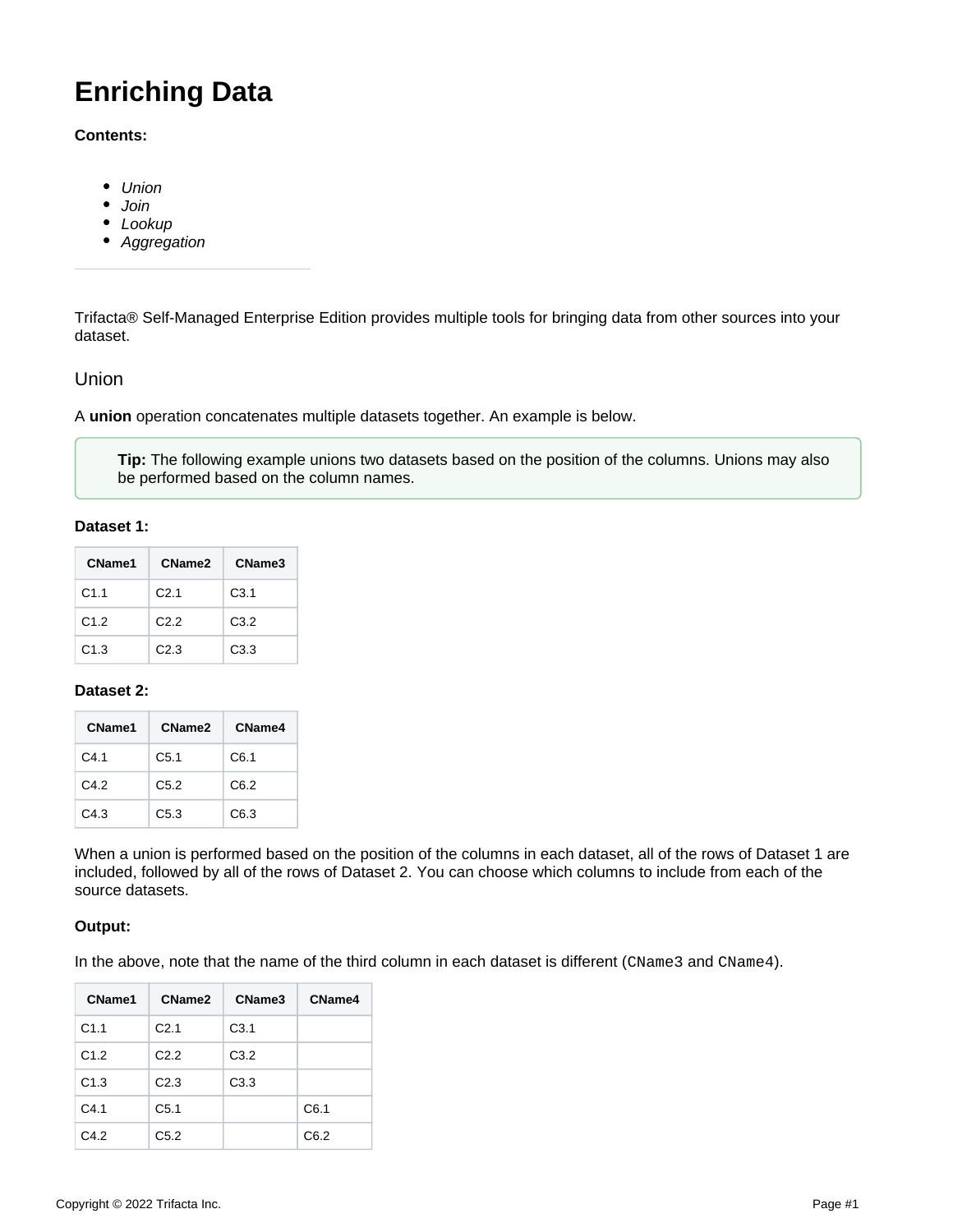| C4.3 | $\degree$ C5.3 | $\subset$ C6.3 |
|------|----------------|----------------|
|      |                |                |

## **When to use:**

**Tip:** You should perform union operations as early as possible in your recipes.

If your datasets include event or log information, you can use the union operation to create a longer sequence of those transactions. For example, you might union together all of your log data for a week from daily log files.

To union your dataset to another, enter Union datasets the Transformation textbox in the recipe panel. See [Recipe Panel](https://docs.trifacta.com/display/r082/Recipe+Panel).

See [Union Page](https://docs.trifacta.com/display/r082/Union+Page).

<span id="page-1-0"></span>Join

A join operation brings together two datasets based on a column that appears in both datasets and contains the same unique values used to identify records. Based on the values in this column, called the **primary key**, records in the second dataset are joined to records in the first dataset. As part of the join definition, you may select the fields from both datasets to include, filtering out any duplicated or unnecessary fields in the combined dataset.

The way in which the two datasets are joined is defined by the type of join:

- inner join include only the records in which key (**primary key**) values in the first dataset appear as key (**fo reign key**) values in the second dataset.
- left join include only the records that contain a primary key value that appears in the first (left) dataset.
	- If a primary key value from the first dataset does not appear as a foreign key in the second dataset, any columns brought in from the second dataset contain missing values.
	- Foreign key values that appear in the second dataset and not the first one do not generate rows in the output dataset.
- right join include only the records that contain a foreign key value that appears in the second (right) dataset. The other conditions above apply in reverse.
- outer join include all records from both datasets. If a key value is missing from either dataset, the column values included from that dataset are missing.
- For more information, see [Join Types](https://docs.trifacta.com/display/r082/Join+Types).

#### **When to use:**

**Tip:** Generally, you should perform join operations as late as possible in your recipes.

A join is useful for pulling in **selected** fields from a second dataset based on matches of key values. These operations can be expensive to execute but can generate a much wider range of output datasets.

To join your dataset with another, enter join datasets in the Search panel. See [Join Window](https://docs.trifacta.com/display/r082/Join+Window).

## <span id="page-1-1"></span>Lookup

A **lookup** operation is used to pull in reference fields from another dataset based on the values contained in a selected column of the first dataset. These second datasets are typically static or changing infrequently.

**NOTE:** A lookup is similar to a left join. However, with a lookup, all fields from the reference dataset are brought into the generated dataset and all fields from the original dataset are included automatically. When you create a join, you may specify the fields to include in the output dataset.